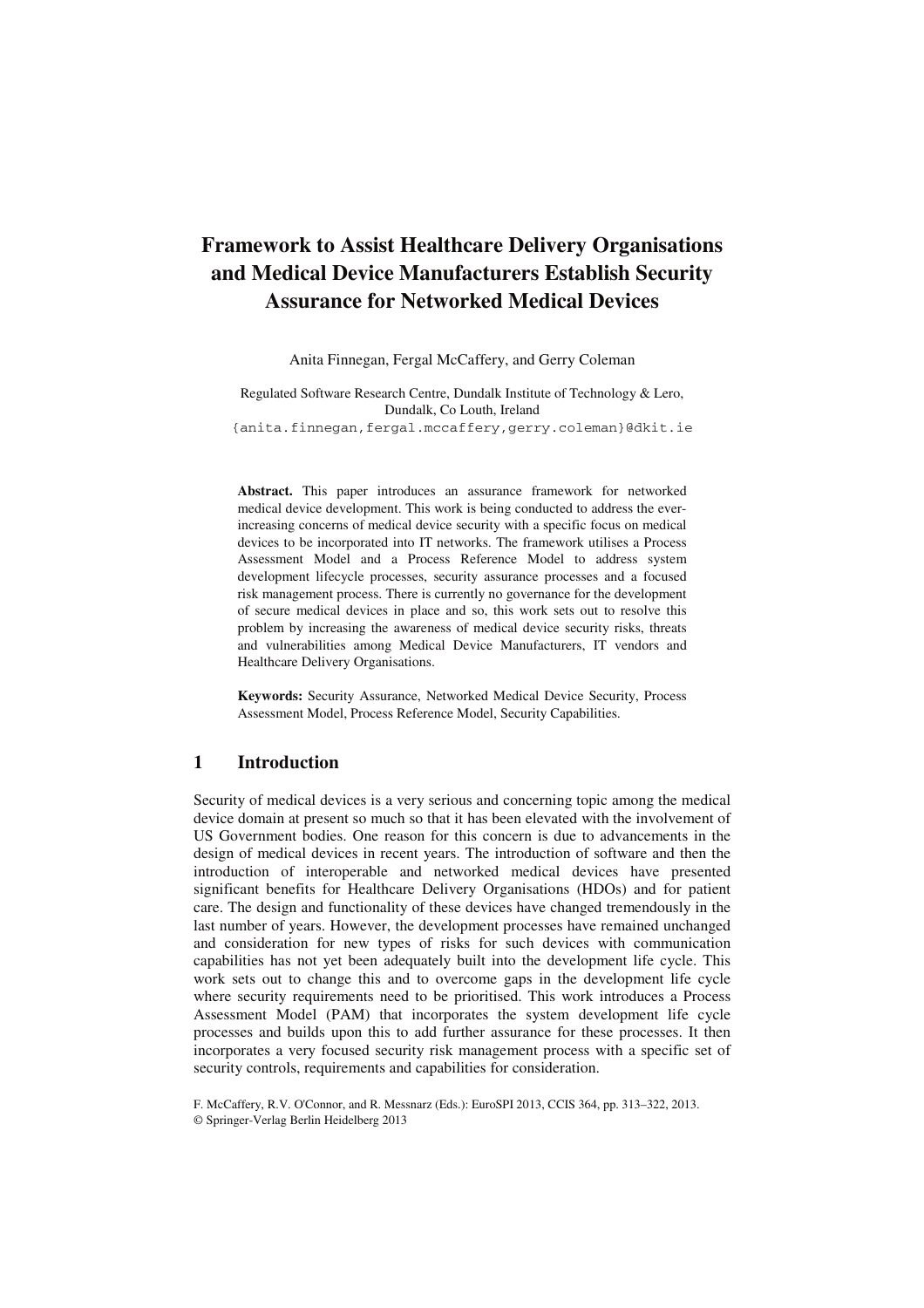ISO/IEC 15504-2 [1] is an international standard that is often used in the IT and software industry to establish an organisations ability to achieve a particular process or set of processes. It provides a measurement framework for process capabilities and defines the requirements for performing the assessment. In utilising ISO/IEC 15504 the three major outputs are the Process Reference Model (PRMs), PAM and a capability measurement of the assessed processes. Existing generic Software Process Improvement (SPI) models are available which include the Capability Maturity Model Integration (CMMI®) [2] and ISO 15504-6:2006 [3] (SPICE) however these models were not developed to provide sufficient coverage of all areas necessary to assure the security of medical devices being incorporated into an IT network [4]. We achieve this through the development and implementation of an enhanced Process Reference Model (PRM), a Process Assessment Model (PAM) (including a Process Measurement Framework in compliance with IEC/ISO 15504-2 [1]) for the assurance of Medical Device Manufacturers (MDMs) development processes. It is intended that this will impact MDMs in their design decisions during the development of networked medical devices. In developing this framework, another key objective is to strengthen the relationship between MDMs and HDOs with involvement of HDO IT administration staff during the planning stage. This communication will assist MDMs better understand the environment, the intended use and the users of the medical device and, through a predefined set of security capabilities, the HDO will be able to better communicate the security requirements for a particular medical device.

This research aims to address security in networked medical devices and to build an awareness of the types of security vulnerabilities and threats that can negatively impact the safety of patients through the development of a focused security risk management process. Section 1.1 discusses the background to this problem, the reason for this work, and the approach taken. Section two describes process assurance and discusses key standards. Section three concludes the paper and details the expected impact this research will have upon the medical device industry (including the HDOs, MDMs) and in terms of regulatory compliance assessments.

#### **1.1 Background**

Medical device design innovations over the last number of years have provided significant benefits for patient care and healthcare providers. An increased use of software has allowed MDMs to add sophisticated functionality to devices. More recently medical devices include functionality to communicate via healthcare IT networks, wirelessly, across the Internet and from device to device. Networked medical devices can now provide patients with around-the-clock care outside the healthcare environment. Resource demand for HDOs to administer this care is also significantly reduced. HDOs utilize a wide range of networked devices from hardwired monitoring devices such as diagnostic equipment (CT scanners) to implanted medical devices such as defibrillators. Clearly the benefits of networking these devices are significant but, in using such technology, a new set of risks arise associated with their use. These are security risks, threats and vulnerabilities. In the last 12 months there have been many published reports highlighting the vulnerabilities of networked medical devices. One report issued by the Department of Homeland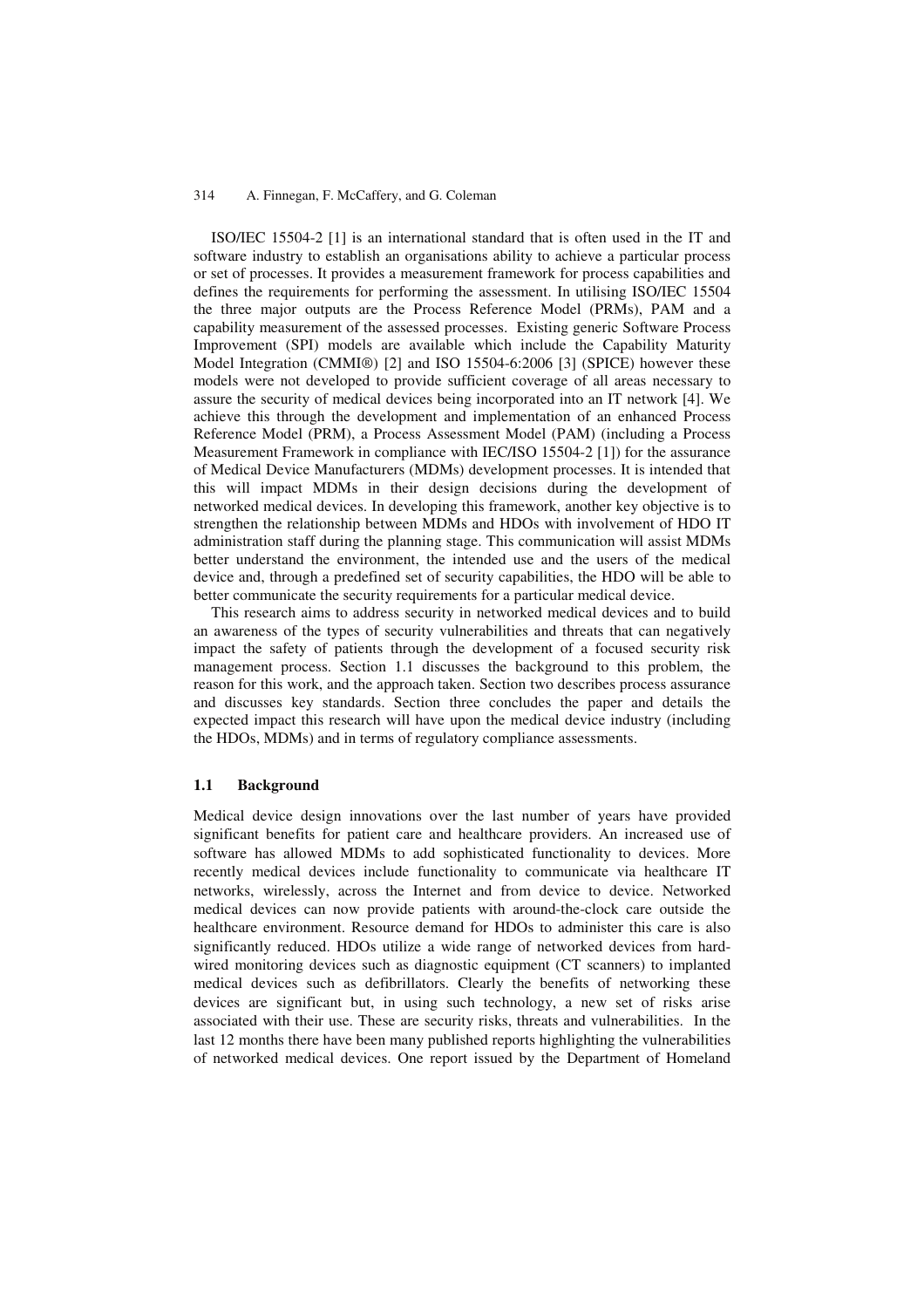Security [5] highlights common threats associated with each type of device (implantable, external and portable medical devices). As this technology is relatively new, there is fear within the healthcare industry that the security of medical devices is insufficient and has not been thoroughly addressed in terms of research and design. More concerning is that malicious attackers have not yet fully exploited these devices but they do possess the potential to do so. This became evident through a number of controlled hacking demonstrations where security researchers proved the vulnerability of medical devices. One such incident was at the 2011 Black Hat Security Conference in Las Vegas where, a diabetic security researcher, Jerome Radcliffe, hacked his own insulin pump. This enabled him to increase and decrease the dosage levels without a warning that either, the pump had been tampered with or that the dosage levels may be harmful to him. More recently, researchers from Cylance, a stealth security firm based in Irvine, California, hacked into Philips XPER medical management system and allowed them to take control of other pieces of connected equipment [6]. This raised a lot of concern within the medical device domain and led to the interjection of the US government, which prompted a US Government Accountability Office (GAO) inquiry into the FDA's assessment of medical devices in terms of security. The outcome of this was a report published in August 2012 [7] detailing the lack of consideration for both intentional and non-intentional security vulnerabilities during the FDA's PMA and 510k approval processes. This paper outlines work that addresses security issues for medical devices to be incorporated into an IT network. The remainder of section 1 presents an overview of this research and also the approach to address This round of checking takes place about two weeks after the files have been sent to the Editorial by the Contact Volume Editor, i.e. roughly seven weeks before the start of the conference for conference proceedings, or seven weeks before the volume leaves the printer's, for post-proceedings. If SPS does not receive a reply from a particular contact author, within the timeframe given, then it is presumed that the author has found no errors in the paper. The tight publication schedule of LNCS does not allow SPS to send reminders or search for alternative email addresses on the Internet.

## **1.2 Framework Development – The Approach**

The first step in this approach was to select a suitable PRM to build the PAM upon. A system life cycle process standard was most suitable as a foundation for the PAM as it addresses the life cycle of a system (including hardware and software), in 25 processes, from concept through to retirement. In order to place emphasis on security, it was felt that further assurance of particular development processes was required so the PAM was tailored to include additional processes, activities and tasks from another standard. This standard specifically addresses assurance in the system life cycle based on a selected critical property of a system (i.e. dependability, safety, security etc.).

As one of the main objectives of this work is to provide MDMs with a focused security risk management process we have facilitated this by furthering enhancing the PAM to include a list of security controls to be addressed during the development life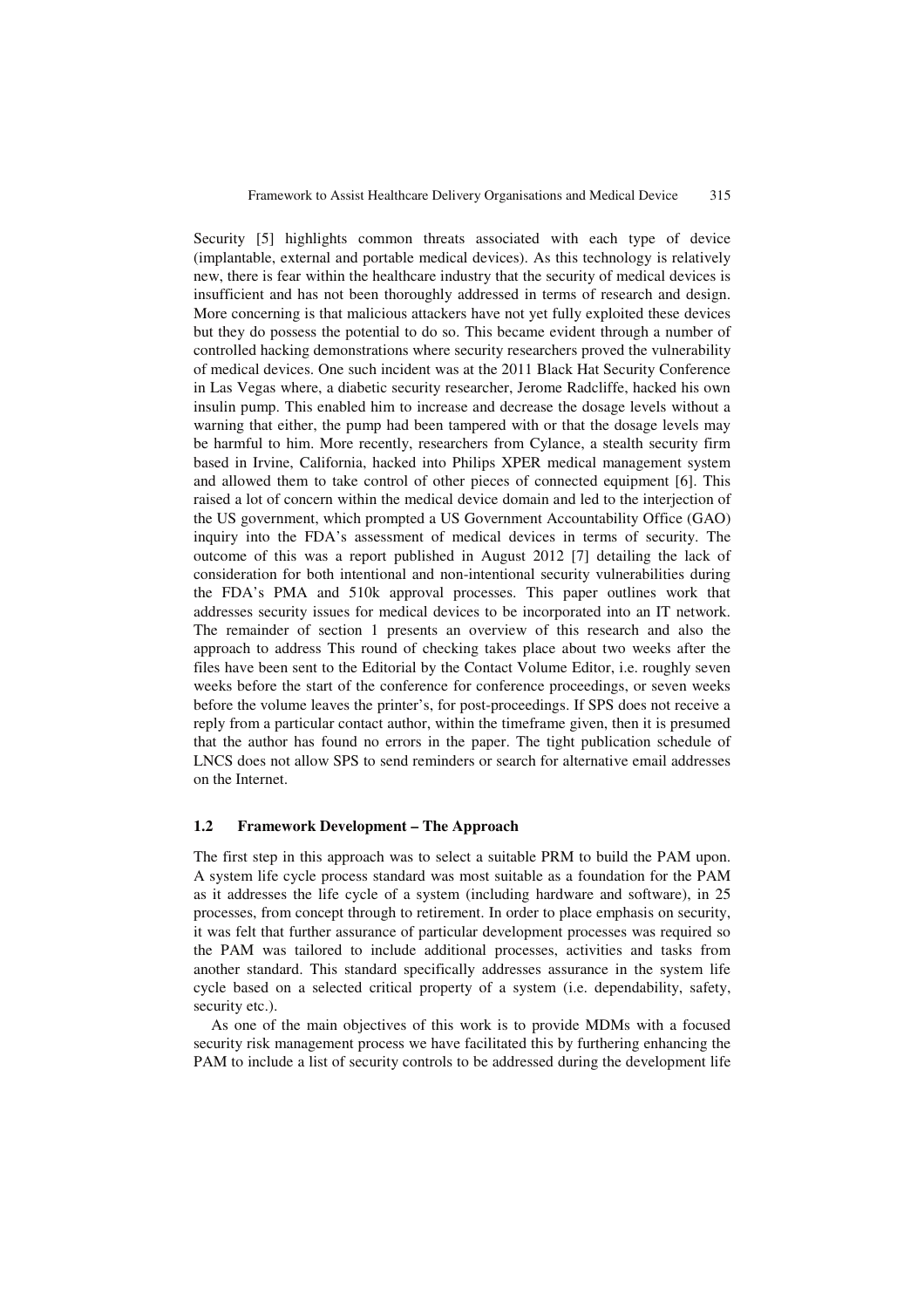cycle of the system. In order to achieve this, a security standard review has been performed. A complete set of controls deemed relevant to these types of medical devices were devised and validated through the use of expert opinion, interested parties within the FDA and the International medical device standards committee (i.e. IEC SC62A JWG7). The outcome of this exercise is a technical report presenting these security controls. This will be raised as a new work item in May 2013 at the IEC SC62A JWG7 International standards meeting. In addition to this another technical report will be published to provide guidance to MDMs for the implementation of the PAM. Upon the preliminary completion of this framework, it will be trialed within MDMs and HDOs within both the EU and the US.

Figure 1 details the overview of this framework for addressing security in the development life cycle stages for networked medical devices.



**Fig. 1.** Process Assurance Overview

## **2 Security Process Assurance**

#### **2.1 ISO/IEC 15504 – Process Assessment Model**

The International standard for Software Process Improvement and Capability determination (ISO/IEC 15504) will be utilized to establish the development process capability level. Compliance with IEC/ISO 15504 results in the following outputs; a PRM and a PAM (including an aligned Measurement Framework). The PAM contains two dimensions, which are the Process Dimension and the Capability Dimension. The Process Dimension is developed from an external PRM that presents the processes for assessment in terms of their 'Purpose' and 'Outcome'. The PRM helps support process analysis and design activities as it provides a set of descriptions of the processes to be assessed. The PAM expands the PRM with the use of a set of Performance Indicators called Base Practices and Work Products. The Performance Indicators vary from process to process. Work Products are both, inputs to a process and also the outputs produced by a process. The Work Product Performance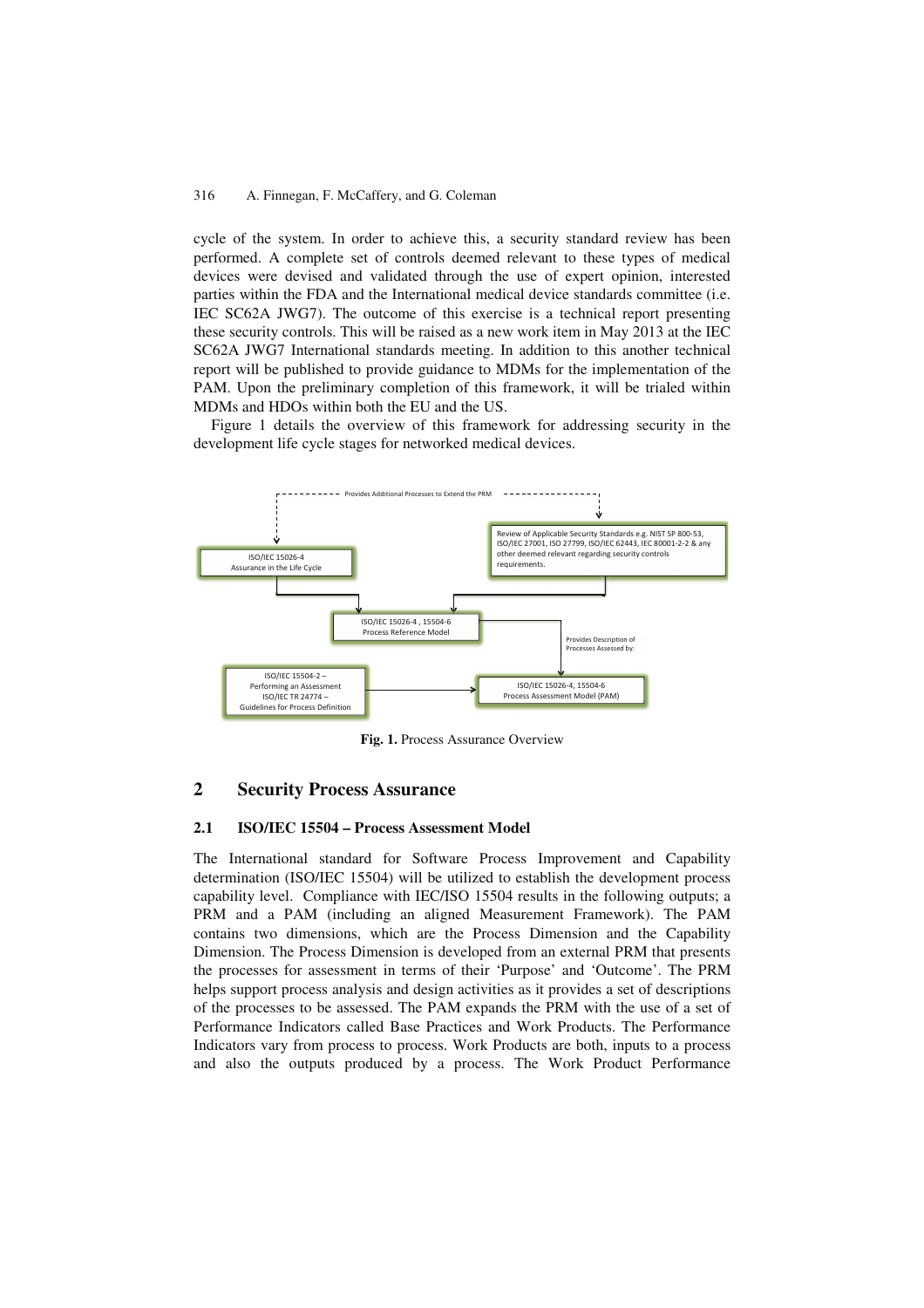Indicators are the results of performing the process and are used to review the effectiveness of each process. Base Practices are the actions taken to transform the inputs into outputs addressing the purpose of the process. They describe 'what' should be done in order to address the process but do not detail 'how' it should be done. The Base Practices are the basic required activities that specifically address the process purpose. Combined evidence of Work Practice characteristics and the performance of Base Practices provide the objective evidence of achievement of the 'Process Purpose'.

ISO/IEC 15504-2 [1] sets out a Capability dimension that utilizes six Capability Levels from Level 0, 'Incomplete' to Level 5, 'Optimizing'. ISO/IEC 15504-2 defines the measurement framework based upon a set of 9 Process Attributes associated with Levels one through to five. These Process Attributes represent measurable characteristics required to manage and improve each process. The extent of achievement of each attribute is defined on a rating scale. In ISO/IEC 15504-6, these Process Attributes include Generic Practices and Generic Work Products that belong to a set of Process Capability Indicators. These indicators provide the means of achievement of the capability addressed by each of the Process Attributes within each of the associated Capability Levels.

For the solution, the most suitable PRM is defined in ISO/IEC 15288 – *Systems Engineering – System Life Cycle Processes* [8] and forms the foundation for the PAM. ISO/IEC 15288 provides a process framework that covers the entire life cycle of systems from cradle to retirement. A system development life cycle standard is most applicable to networked medical devices as these devices may contain one or more of the following: *"Software, hardware, humans, processes (e.g. review processes), procedures (e.g. operator instructions), facilities and natural occurring entities (e.g. water, organisms, minerals)".*

Due to the fact that ISO/IEC 15504-6 [3] uses ISO/IEC 15288 as the external PRM, this was then selected as a suitable foundation for the PAM. ISO/IEC 15504-6 details an exemplar PAM that also includes the process attributes that are compliant with ISO/IEC 15504-2. The Process Dimension utilizes the processes as defined in ISO/IEC 15288 and divides these into four groups which are the Agreement, Enterprise, Project and Technical processes. While the foundation PRM and the PAM framework addresses the entire system life cycle it has been extended for the inclusion of additional processes from ISO/IEC 15026-4 [9]. These processes are included as a measure to address security assurance of networked medical devices. This is discussed in the following section.

#### **2.2 Building Additional Assurance into the PAM**

Due to advancements in medical device designs and the fact that it is now proven that networked and interoperable medical devices are open to malicious attack, additional steps are required during the development life cycle to address security. An emphasis on security is required and has been achieved through the inclusion of processes in the PRM from ISO/IEC 15026-4 – *Systems and Software Engineering – Systems and Software assurance – Assurance in the Life Cycle*. ISO/IEC 15026-4 is mainly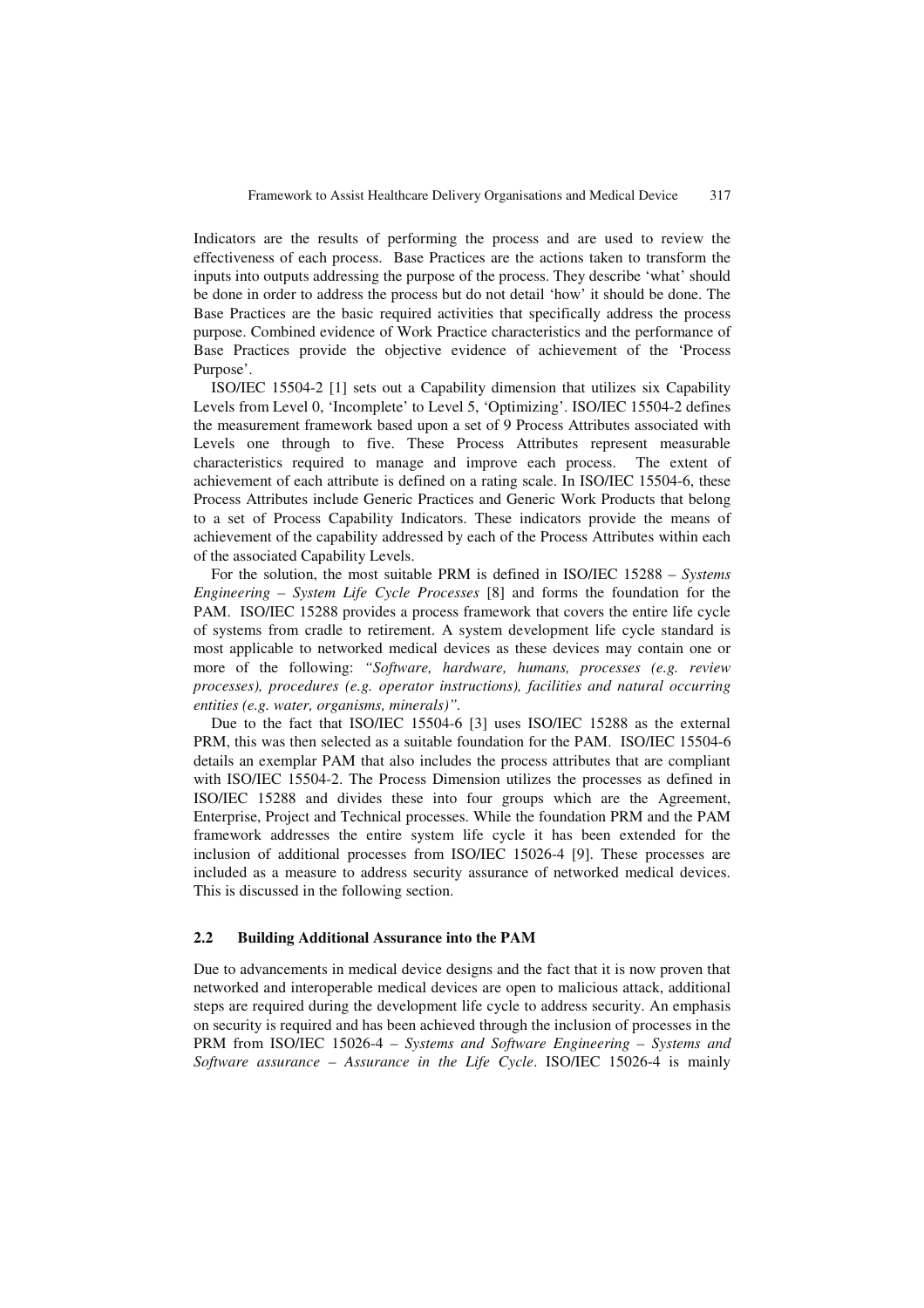utilized where additional assurance for a critical property, such as dependability, safety or security, is required for a system or software. The standard is used as an addon to an already existing life cycle process standard (such as ISO/IEC 15288).

|                | <b>Security Capability</b>                         | Code        |
|----------------|----------------------------------------------------|-------------|
| 1              | Automatic Logoff                                   | <b>ALOF</b> |
| $\overline{c}$ | <b>Audit Controls</b>                              | <b>AUDT</b> |
| 3              | Authorization                                      | <b>AUTH</b> |
| $\overline{4}$ | Configuration of Security Features                 | <b>CNFS</b> |
| 5              | <b>Cyber Security Product Upgrades</b>             | <b>CSUP</b> |
| 6              | Data Backup and Disaster Recovery                  | <b>DTBK</b> |
| 7              | <b>Emergency Access</b>                            | <b>EMRG</b> |
| 8              | Health Data De-Identification                      | <b>DIDT</b> |
| 9              | Health Data Integrity and Authentication           | <b>IGAU</b> |
| 10             | Health Data Storage Confidentiality                | <b>STCF</b> |
| 11             | Malware Detection/Protection                       | <b>MLDP</b> |
| 12             | Node Authentication                                | <b>NAUT</b> |
| 13             | Person Authentication                              | <b>PAUT</b> |
| 14             | Physical Locks on Device                           | <b>PLOK</b> |
| 15             | <b>Security Guides</b>                             | SGUD        |
| 16             | System and Application Hardening                   | <b>SAHD</b> |
| 17             | 3rd Party Components in Product Lifecycle Roadmaps | <b>RDMP</b> |
| 18             | Transmission Confidentiality                       | <b>TXCF</b> |
| 19             | <b>Transmission Integrity</b>                      | <b>TXIG</b> |
| 20             | Unique User ID                                     | UUID        |

**Table 1.** IEC/TR 80001-2-2 Capabilities

ISO/IEC 15026-4 is an international standard recently published that provides a process framework (Systems Assurance Process View) for software or a system that requires assurance for a particular aspect. This is usually when additional or careful attention is required for a particular system; otherwise known as a critical property. Critical properties are usually associated with substantial risk concerning safety, dependability, and reliability or, as we have adapted, security. The standard presents a set of add-on processes, activities and tasks with guidance and recommendations.

These processes, activities and tasks are intended to build upon the Agreement, Project and Technical processes as set out in ISO/IEC 15288. Therefore, conformance to this standard is achieved through the demonstration of these additional processes as well as conformance with the Agreement, Project and Technical processes of ISO/IEC 15288. For this reason, demonstration of additional assurance specifically addressing security, through the use of this standard, is suited for integration with the Process Assessment Model as set out in ISO/IEC 15504-6. The expected outcomes incorporating processes from IEC/ISO 15026-4 are [9]: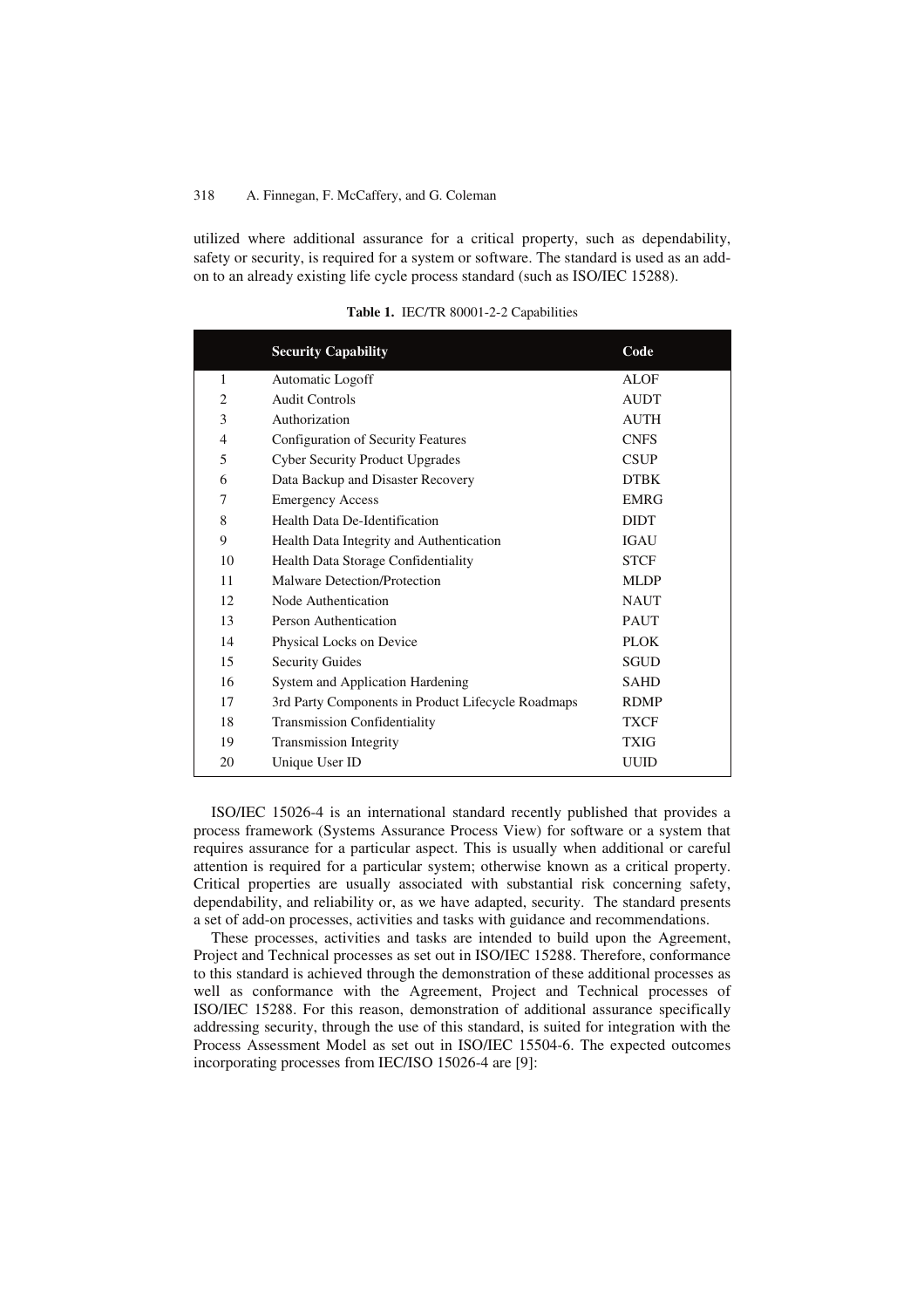- 1. A subset of requirements for the achievement of critical properties is defined.
- 2. Assurance claims, their justification, and the body of information showing the achievement of the assurance claims for the critical properties are established as an element of the system.
- 3. A strategy for achieving these assurance claims and showing their achievement is defined.
- 4. The extent of achievement of the assurance claims is communicated to affected stakeholder.

## **3 Security Process Assurance**

As we have developed this framework to specifically address security as the system critical property we have enhanced the PAM to focus on the Risk Management Processes where we introduce new considerations to be utilized during risk management activities (Process Reference PRJ.5 from ISO/IEC 15504-6). This paper discusses the security risk management process only and so this is additional to the normal practices for project and product risk management. This subsection looks at security standards and the development of a set of security controls for assuring the security of medical devices that will be validated and approved by medical device security experts in the domain and the FDA.

### **3.1 IEC/TR 80001-2-2**

IEC/TR 80001-2-2 - Application of risk management for IT-networks incorporating medical devices - Guidance for the communication of medical device security needs, risks and controls [10] is a technical report which sets out to promote the communication of security controls, needs and risks of medical devices to be incorporated into IT networks between MDMs, IT vendors and HDOs. In this technical report there are a total of 20 security capabilities (Table 1) presented. These security capabilities provide a base template for a HDO to communicate their security requirements for a given medical device based on their needs. Prior to the acquisition of a medical device, HDO IT administrators may use this technical report to assist MDMs in establishing the HDO requirements. The benefit in adapting this approach is that the HDOs then become more aware of their requirements in order to securely incorporate a medical device into their network. It assists MDMs to better understand the intended use and environment in which the medical device will be utilized. However, the security requirements as indicated by the HDO are for guidance purposes only. The MDM will continue to carry out the usual risk analysis steps and upon completion of this will communicate back and agree with the HDO the necessary security capabilities for the product. This technical report will form the foundation for the security risk management process. The 20 security capabilities defined in IEC/TR 80001-2-2 will be included in the risk management process. A set of sub requirements, called Security Capability Requirements (SCRs) for each security capability will be required. These sub requirements present alternatives for implementation of a particular security capability. The security capabilities and their SCRs are intended to act as a template for communicating high level security requirements between the HDOs and MDMs. SCRs for each of the 20 security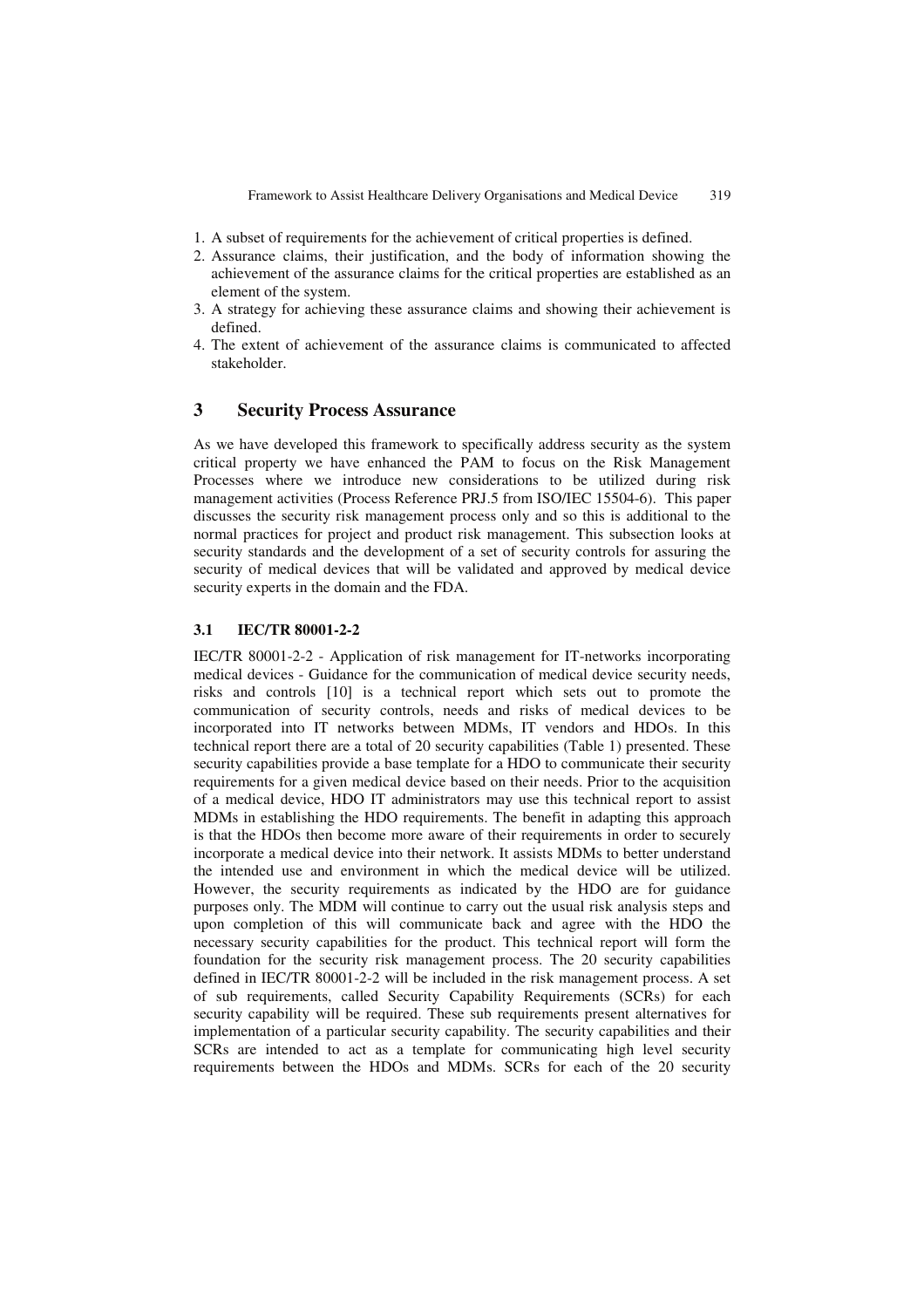capabilities in IEC/TR 80001-2-2 have been developed and will be validated through untilising the opinion of expert users, security researchers and also interested personal within the FDA. An example of a set of sub requirements for security capability Automatic Logoff is show in Table 2.

| Implementation    | <b>Capability</b>                                          |
|-------------------|------------------------------------------------------------|
| <b>Identifier</b> |                                                            |
| ALOF.01           | A screensaver starts automatically 5 minutes after last    |
|                   | keystroke/mouse movement operation                         |
| ALOF.02           | The screensaver clears all displayed health data from the  |
|                   | screen.                                                    |
| ALOF.03           | The screensaver does not log-off the user / does not       |
|                   | terminate the session.                                     |
| ALOF.04           | User has to log-in after occurrence of the screensaver     |
| ALOF.05           | The user-session terminates automatically 60 minutes after |
|                   | last keystroke/mouse movement/touchscreen operation.       |

**Table 2.** Security Capability Requirements ALOF ALOF

ISO/IEC 15504-6, Process PRJ.5 - Risk Management Process, the process purpose is to identify and assess threats and monitor the risks throughout the life cycle. The PAM further builds on this with the inclusion of the Base Practice 'PRJ.4.BP.2: Identify Risks' as a performance indicator. The MDM will conduct the risk assessment, considering the type of networked medical device, the design, its operational environment, the user and the users' needs (as communicated by the HDO). For each of these risks, the following Base Practices must be performed:

- PRJ.4.BP.3 Determine the Risk Occurrence Probability
- PRJ.4.BP.4 Evaluate the Risk Consequence
	- PRJ.4.BP.5 Prioritize Risks
- PRJ.4.BP.6 Select Risk Treatment Strategies

The Base Practice PRJ.4.BP.6, Select Risk Treatment Strategy will detail the implementation of the SCRs for each security capability (such as Automatic Log Off, Unique User ID etc.) as communicated and agreed between the HDO and the MDM.

In addition, to the inclusion of the security capabilities presented in IEC/TR 80001- 2-2, work has been carried out to survey an array of security standards and best practices. The standards reviewed were ISO/IEC 27001 [11], ISO/IEC 27799 [12], ISO 15408 [13], IEC 62443-3-3 [14] and NIST SP 800-53 [15]. Each of these standards and guidance documents similarly highlight security classes and controls with many repeating controls existing between standards. A security control matrix has been developed to map the controls across each standard and to identify cross over controls. An exhaustive list of security controls from all security standards has been compiled for review in terms of their relevance to networked medical devices. With this complete list of security controls from the above standards, a mapping has been done to link the security capabilities from IEC/TR 80001-2-2 to their attributing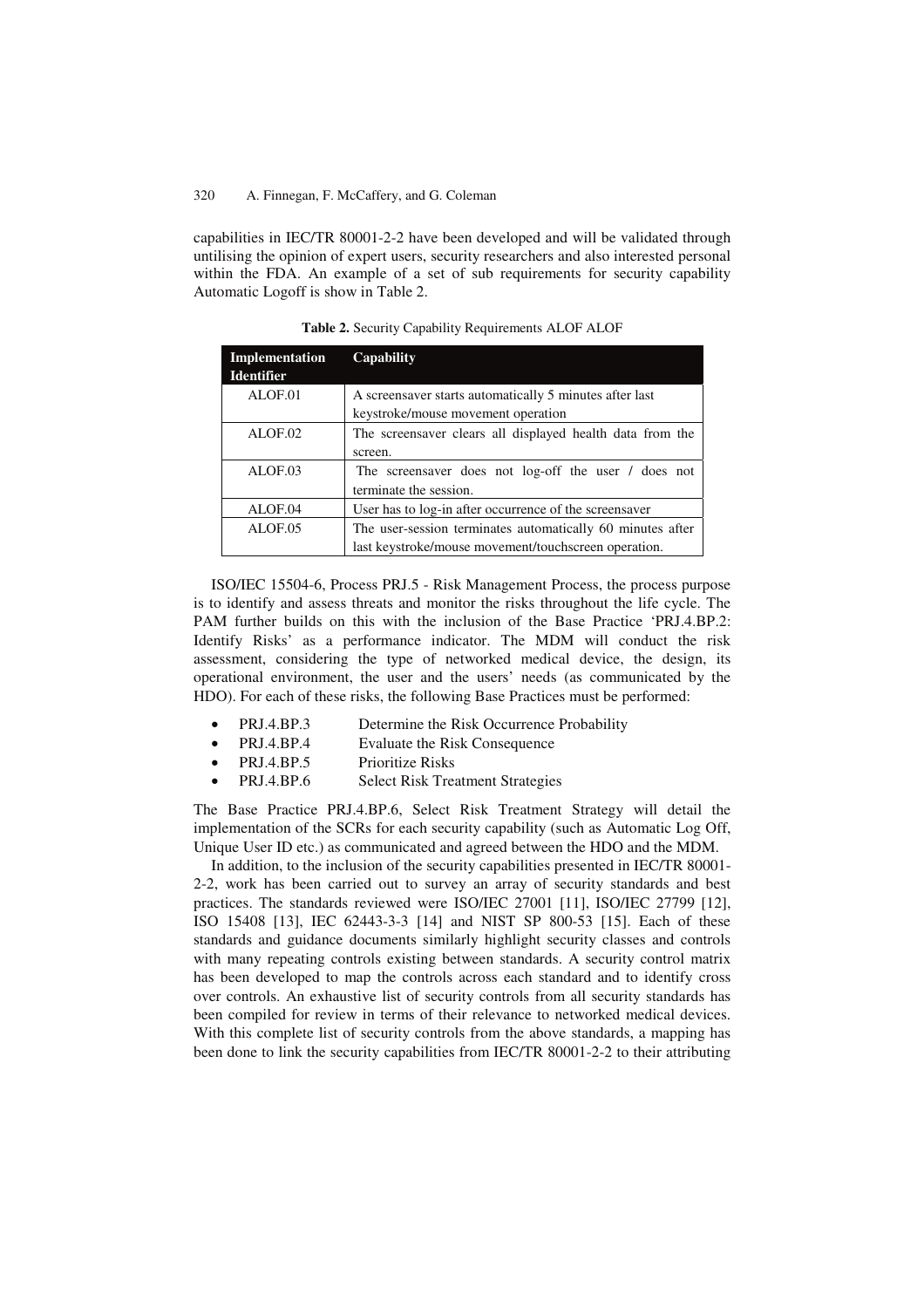security control(s). This will assist with the development of guidance documents for suitable security controls for networked medical devices. In addition to this, a gap analysis is being conducted in order to identify further capabilities/controls that should be included in IEC/TR 80001-2-2. This will be achieved through the use of expert opinion (i.e. expert users from industry and the FDA). The validated security controls, plus the existing IEC/TR 80001-2-2 security capabilities, will form the foundation for the security risk management process. A Technical Report will be published in the coming months detailing this security matrix gap analysis with the anticipation that IEC/TR 80001-2-2 will be revised based on this.

# **4 Conclusions and Future Work**

This paper presents a framework for the assurance of networked medical devices in terms of security. The solution combines an array of international standards, guidance documents and processes to create a step-by-step process for MDMs. MDMs will follow this during development to decrease the risk of potential security vulnerabilities associated with the use of networked medical devices. As a PAM forms the foundation of this framework, with an associated measurement framework, it provides great benefits to the FDA and for external assessors in establishing the efficiency, thoroughness and quality of processes used to develop networked medical devices. This also benefits HDO's with supplier selection activities. The approach discussed in this paper focuses on development process assurance with the aim of positively impacting the overall security capability of networked medical devices. The remainder of this section describes the expected outputs from both the process and product assurance components of the approach. The output for the process assurance component is:

- 1. The development of a PAM based on the international standard ISO/IEC 15504-6 model that has been specifically developed for the international system life cycle process standard, ISO/IEC 15288. This PAM will be extended to include additional processes based on security being the critical property in line with yet another international standard for security assurance in the life cycle, ISO/IEC 15026-4.
- 2. A published technical report detailing the application and use of this extended PAM.
- 3. A validated set of applicable and meaningful security controls to be adopted and included in the Risk Management process of the PAM.
- 4. The publication of a technical report detailing the security controls required for consideration in using this approach. This is fully supported by the FDA and a Standard Committee Conveyor. It is expected that this be prioritised as a new work item within one of the Standard Committee Joint Working Groups. The expectation is the development of an international standard on the basis of this.

This framework will be trialed with MDMs and HDOs in both Europe and the US. Medical device security assurance driven development is a new concept and so future work will be to further build upon this to develop product specific SCRs following the